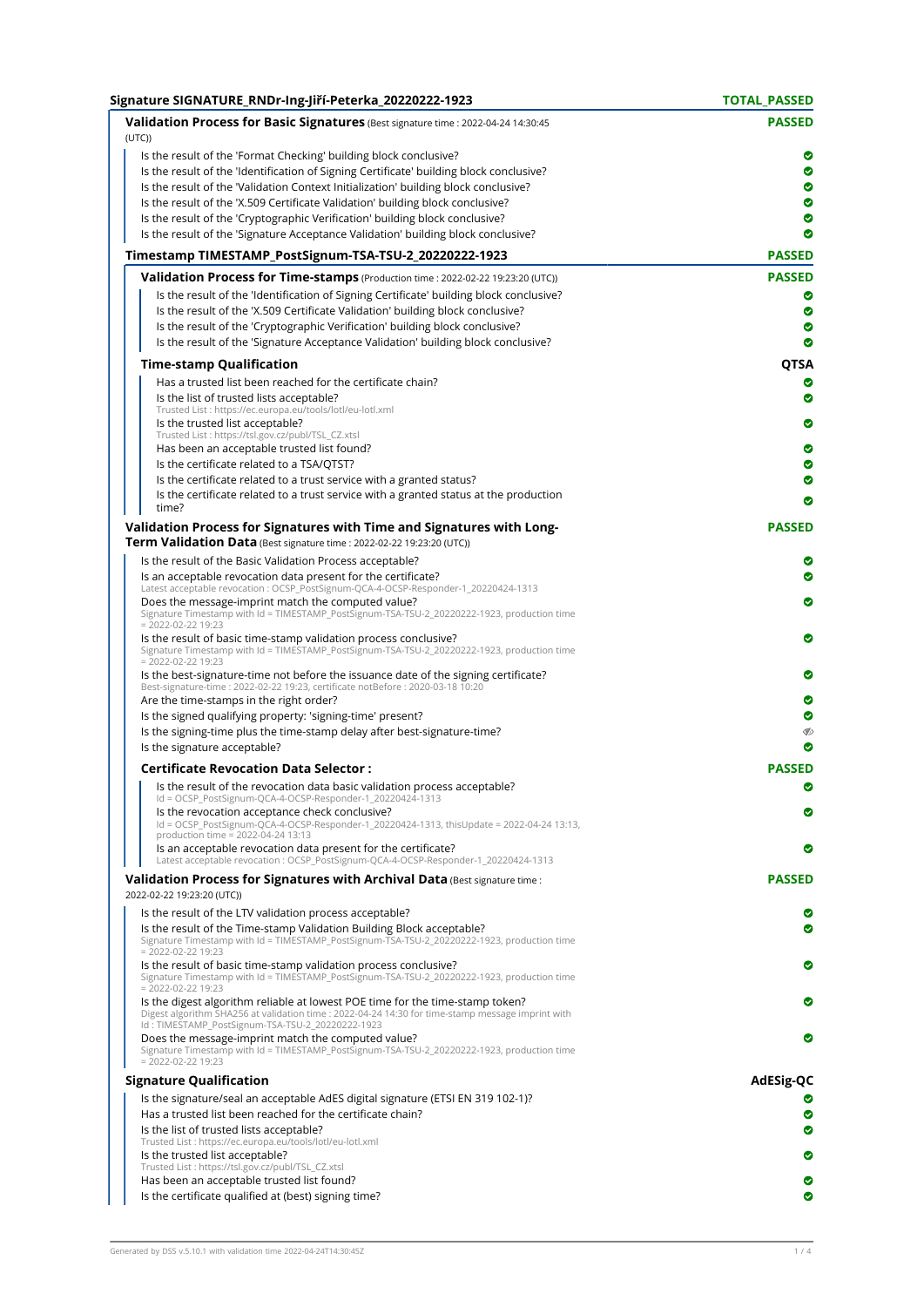| Is the certificate type unambiguously identified at (best) signing time?                                 | Ø                                                                    |
|----------------------------------------------------------------------------------------------------------|----------------------------------------------------------------------|
| Is the certificate qualified at issuance time?                                                           |                                                                      |
| Does the private key reside in a QSCD at (best) signing time?                                            | The private key does not reside in a QSCD at (best)<br>signing time! |
| Certificate Qualification at certificate issuance time (2020-03-18)<br>10:20:20 (UTC))                   | QC for eSig                                                          |
| Is the certificate related to a CA/QC?                                                                   |                                                                      |
| Is the trust service consistent?                                                                         | ◎                                                                    |
| Trust service name : (116) PostSignum - vydávání kvalifikovaných certifikátů                             |                                                                      |
| Is the certificate related to a trust service with a granted status?                                     | Ø                                                                    |
| Is the certificate related to a consistent trust service declaration?                                    | Ø                                                                    |
| Can the certificate type be issued by a found trust service?                                             | ◎                                                                    |
| Does the trusted certificate match the trust service?                                                    | Ø                                                                    |
| Is the certificate qualified at issuance time?                                                           | ◎                                                                    |
| Is the certificate type unambiguously identified at issuance time?<br>Certificate type is for eSig       | Ø                                                                    |
| Does the private key reside in a QSCD at issuance time?                                                  |                                                                      |
|                                                                                                          | The private key does not reside in a QSCD at<br>issuance time!       |
| Certificate Qualification at best signature time (2022-02-22 19:23:20)<br>(UTC)                          | QC for eSig                                                          |
| Is the certificate related to a CA/QC?                                                                   |                                                                      |
| Is the trust service consistent?                                                                         | Θ                                                                    |
| Trust service name : (116) PostSignum - vydávání kvalifikovaných certifikátů                             |                                                                      |
| Is the certificate related to a trust service with a granted status?                                     | ◎                                                                    |
| Is the certificate related to a consistent trust service declaration?                                    | ◉                                                                    |
| Can the certificate type be issued by a found trust service?                                             | ◉                                                                    |
| Does the trusted certificate match the trust service?                                                    | Ø                                                                    |
| Is the certificate qualified at (best) signing time?                                                     | Ø                                                                    |
| Is the certificate type unambiguously identified at (best) signing time?<br>Certificate type is for eSig | Θ                                                                    |
| Does the private key reside in a QSCD at (best) signing time?                                            |                                                                      |
|                                                                                                          | The private key does not reside in a QSCD at (best)<br>signing time! |
| <b>Basic Building Blocks</b>                                                                             |                                                                      |
| SIGNATURE - SIGNATURE_RNDr-Ing-Jiří-Peterka_20220222-1923                                                |                                                                      |
|                                                                                                          |                                                                      |

| <b>Format Checking:</b>                                                                                                                              | <b>PASSED</b> |
|------------------------------------------------------------------------------------------------------------------------------------------------------|---------------|
| Does the signature format correspond to an expected format?                                                                                          |               |
| Is the signature identification not ambiguous?                                                                                                       |               |
| Is the signed references identification not ambiguous?                                                                                               | Ø             |
| Is only one SignerInfo present?                                                                                                                      | ◎             |
| Do signed and final revisions contain equal amount of pages?                                                                                         | ◎             |
| Is no element overlapping detected in the PDF?                                                                                                       | ◎             |
| Is there no visual difference between signed and final revisions in the PDF?                                                                         | ◎             |
| Does the document contain none of the undefined object modifications?                                                                                |               |
| Identification of the Signing Certificate:                                                                                                           | <b>PASSED</b> |
| Is there an identified candidate for the signing certificate?                                                                                        |               |
| Is the signed attribute: 'cert-digest' of the certificate present?                                                                                   |               |
| Does the certificate digest value match a digest value found in the certificate<br>reference(s)?                                                     | Ø             |
| <b>Validation Context Initialization:</b>                                                                                                            | <b>PASSED</b> |
| Is the signature policy known?                                                                                                                       |               |
| <b>X509 Certificate Validation:</b>                                                                                                                  | <b>PASSED</b> |
| Can the certificate chain be built till a trust anchor?                                                                                              | Ø             |
| Is the certificate validation conclusive?                                                                                                            | Ø             |
| Is the certificate validation conclusive?                                                                                                            | Ø             |
| Certificate CERTIFICATE_RNDr-Ing-Jiří-Peterka_20200318-1020 :                                                                                        | <b>PASSED</b> |
| Is the certificate unique?                                                                                                                           |               |
| Is a pseudonym used?                                                                                                                                 | Ø             |
| Is certificate not self-signed?                                                                                                                      | Ø             |
| Is the certificate signature intact?                                                                                                                 | Ø             |
| Does the signer's certificate have an expected key-usage?<br>Key usage: [DIGITAL_SIGNATURE, NON_REPUDIATION, KEY_ENCIPHERMENT]                       | ◎             |
| Is the authority info access present?                                                                                                                | ◎             |
| Is the revocation info access present?                                                                                                               | ◎             |
| Is the revocation data present for the certificate?                                                                                                  | Ø             |
| Is an acceptable revocation data present for the certificate?<br>Latest acceptable revocation : OCSP_PostSignum-QCA-4-OCSP-Responder-1_20220424-1313 | ◎             |
| Is the certificate not revoked?                                                                                                                      | Ø             |
| Is the certificate not on hold?                                                                                                                      | ◎             |
| Is the revocation freshness check conclusive?<br>Id = OCSP_PostSignum-QCA-4-OCSP-Responder-1_20220424-1313                                           | ◎             |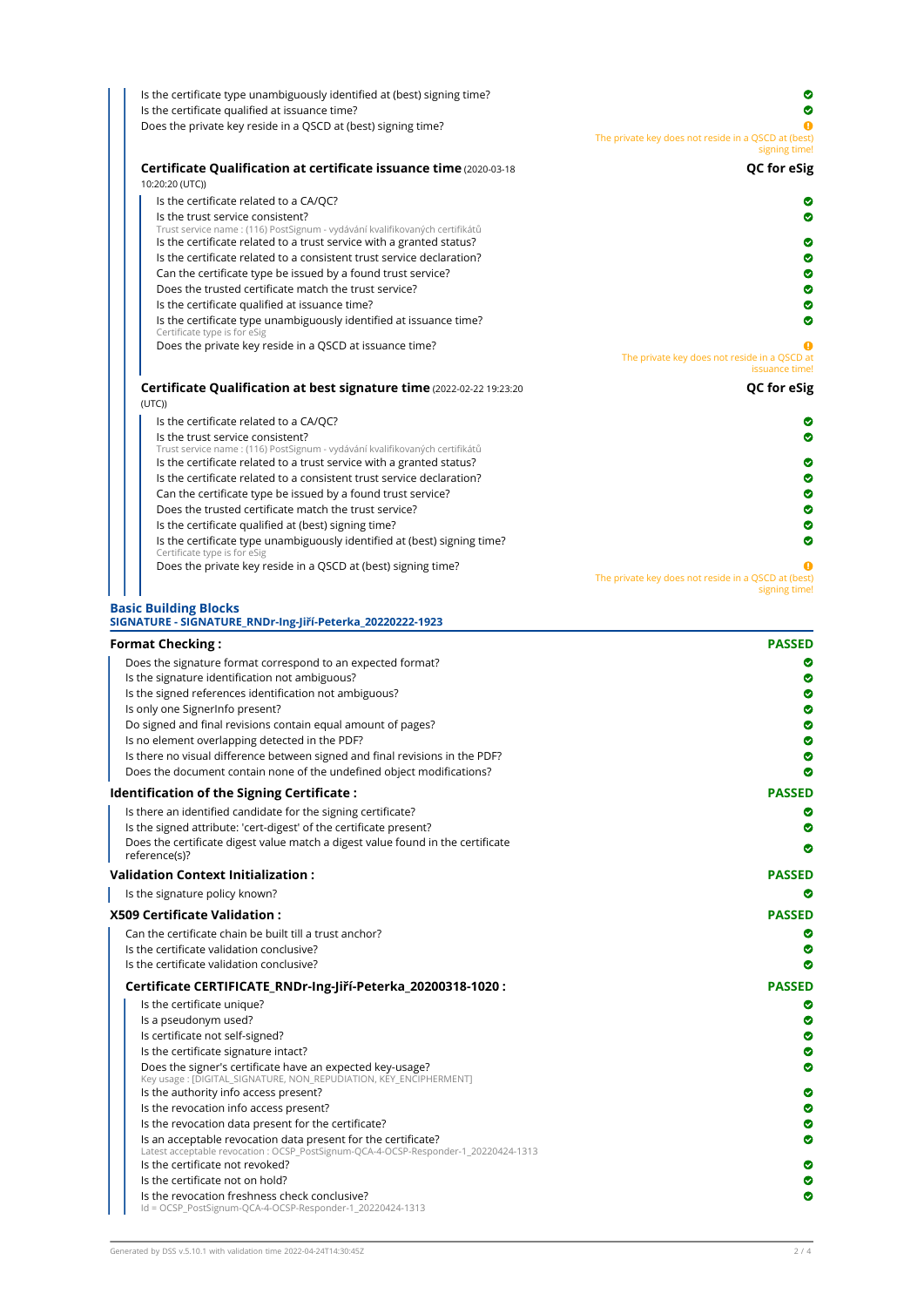| Are cryptographic constraints met for the signature's certificate chain?                                                                                     | ◎             |
|--------------------------------------------------------------------------------------------------------------------------------------------------------------|---------------|
| Signature algorithm RSA with SHA256 with key size 4096 at validation time : 2022-04-24 14:30                                                                 |               |
| Is the current time in the validity range of the signer's certificate?                                                                                       | ◎             |
| Validation time: 2022-04-24 14:30, certificate validity: 2020-03-18 10:20 - 2023-04-07 10:20                                                                 |               |
| Is the current time in the validity range of the certificate of the issuer of the revocation<br>information?                                                 | ◎             |
| Issuer certificate CERTIFICATE_PostSignum-QCA-4-OCSP-Responder-1_20211015-1057 of revocation                                                                 |               |
| data OCSP_PostSignum-QCA-4-OCSP-Responder-1_20220424-1313 with validity range : 2021-10-15<br>10:57 - 2022-10-15 10:57 and validation time 2022-04-24 14:30  |               |
| <b>Certificate Revocation Data Selector:</b>                                                                                                                 | <b>PASSED</b> |
| Is the revocation acceptance check conclusive?                                                                                                               | ◎             |
| ld = OCSP_PostSignum-QCA-4-OCSP-Responder-1_20220424-1313, thisUpdate = 2022-04-24 13:13,                                                                    |               |
| production time = 2022-04-24 13:13                                                                                                                           |               |
| Is an acceptable revocation data present for the certificate?<br>Latest acceptable revocation : OCSP_PostSignum-QCA-4-OCSP-Responder-1_20220424-1313         | Ø             |
|                                                                                                                                                              |               |
| <b>Revocation Acceptance Checker:</b>                                                                                                                        | <b>PASSED</b> |
| Is the revocation status known?                                                                                                                              |               |
| Is it not self issued OCSP Response?                                                                                                                         | Ø             |
| Is the revocation data consistent?                                                                                                                           | ◎             |
| Revocation this Update 2022-04-24 13:13 is in the certificate validity range : 2020-03-18 10:20 -                                                            |               |
| 2023-04-07 10:20<br>Is revocation's signature intact?                                                                                                        | Ø             |
| Can the certificate chain be built till a trust anchor?                                                                                                      | ◎             |
|                                                                                                                                                              | ◎             |
| Is certificate's signature intact?<br>Id = CERTIFICATE_PostSignum-QCA-4-OCSP-Responder-1_20211015-1057                                                       |               |
| Has the issuer certificate id-pkix-ocsp-nocheck extension?                                                                                                   | Ø             |
| 2022-04-24T13:13:17Z                                                                                                                                         |               |
| <b>Revocation Freshness Checker:</b>                                                                                                                         |               |
|                                                                                                                                                              | <b>PASSED</b> |
| Is the revocation information fresh for the certificate?                                                                                                     | D             |
| Are cryptographic constraints met for the revocation data signature?                                                                                         | Ø             |
| Signature algorithm RSA with SHA512 with key size 2048 at validation time : 2022-04-24 14:30                                                                 |               |
| Trust Anchor (CERTIFICATE PostSignum-Qualified-<br>CA-4 20180927-0739)                                                                                       | <b>PASSED</b> |
| <b>Cryptographic Verification:</b>                                                                                                                           | <b>PASSED</b> |
| Has the reference data object been found?                                                                                                                    | Ø             |
| Reference : MESSAGE DIGEST                                                                                                                                   |               |
| Is the reference data object intact?                                                                                                                         | Ø             |
| Reference: MESSAGE_DIGEST<br>Is the signature intact?                                                                                                        | ◎             |
|                                                                                                                                                              |               |
| <b>Signature Acceptance Validation:</b>                                                                                                                      | <b>PASSED</b> |
| Is the structure of the signature valid?                                                                                                                     | Ø             |
| Is the signed attribute: 'signing-certificate' present?                                                                                                      | ◎             |
| Is the signed attribute: 'signing-certificate' present only once?                                                                                            | ◉             |
| Does the 'Signing Certificate' attribute contain references only to the certificate chain?                                                                   | Ø             |
| Is the signed qualifying property: 'signing-time' present?                                                                                                   | ◎             |
| Is the signed qualifying property: 'message-digest' or 'SignedProperties' present?                                                                           | ◓             |
| Are cryptographic constraints met for the signature creation?                                                                                                |               |
| Signature algorithm RSA with SHA256 with key size 2048 at validation time : 2022-04-24 14:30                                                                 |               |
| Are cryptographic constraints met for the message digest?                                                                                                    |               |
| Digest algorithm SHA256 at validation time : 2022-04-24 14:30 for message digest<br>Are cryptographic constraints met for the signing-certificate reference? | ◎             |
| Digest algorithm SHA256 at validation time : 2022-04-24 14:30 for signing-certificate reference with ld :                                                    |               |
| CERTIFICATE RNDr-Ing-Jiří-Peterka 20200318-1020                                                                                                              |               |
| <b>Basic Building Blocks</b>                                                                                                                                 |               |
| TIMESTAMP - TIMESTAMP_PostSignum-TSA-TSU-2_20220222-1923                                                                                                     |               |
| Identification of the Signing Certificate:                                                                                                                   | <b>PASSED</b> |
| Is there an identified candidate for the signing certificate?                                                                                                | Ø             |
| Is the signed attribute: 'cert-digest' of the certificate present?                                                                                           | Ø             |
| Are the issuer distinguished name and the serial number equal?                                                                                               |               |
|                                                                                                                                                              |               |
| <b>X509 Certificate Validation :</b>                                                                                                                         | <b>PASSED</b> |
| Can the certificate chain be built till a trust anchor?                                                                                                      |               |
| Is the certificate validation conclusive?                                                                                                                    |               |
| Trust Anchor (CERTIFICATE_PostSignum-TSA-TSU-2_20210909-0909)                                                                                                | <b>PASSED</b> |
|                                                                                                                                                              |               |

| <b>Cryptographic Verification:</b>                                                                                                                              | <b>PASSED</b> |
|-----------------------------------------------------------------------------------------------------------------------------------------------------------------|---------------|
| Has the message imprint data been found?                                                                                                                        |               |
| Is the message imprint data intact?                                                                                                                             |               |
| Is time-stamp's signature intact?                                                                                                                               | ø             |
| <b>Signature Acceptance Validation:</b>                                                                                                                         | <b>PASSED</b> |
| Is the signed attribute: 'signing-certificate' present?                                                                                                         | ø             |
| Does the 'Signing Certificate' attribute contain references only to the certificate chain?                                                                      |               |
| Does the TST Info field: 'tsa' match the time-stamp's issuer name?                                                                                              | ø             |
| Are cryptographic constraints met for the time-stamp signature?<br>Signature algorithm RSA with SHA256 with key size 2048 at validation time : 2022-04-24 14:30 |               |